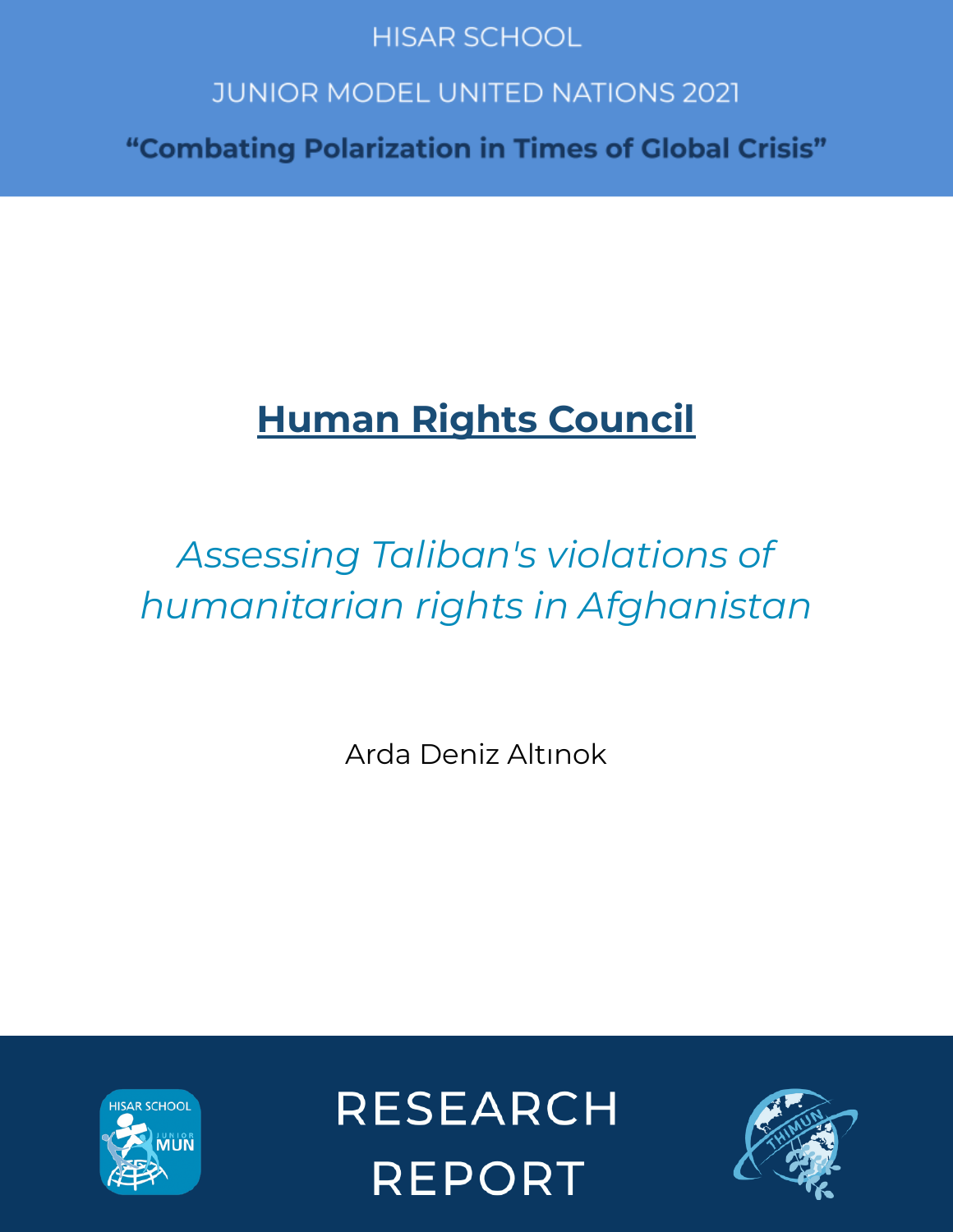**Forum:** Human Rights Council (HRC)

**Issue:** Assessing Taliban's violations of humanitarian rights in Afghanistan

**Student Officer:** Arda Deniz Altınok - Vice President

## **Introduction**

Afghanistan is a landlocked country located in Southern Asia, with its neighboring countries including Pakistan and Iran. The Hindu Kush mountain range covers the majority of the country, with high mountain peaks, valleys, and caves, essentially isolating the communities within the country from each other. The population, consisting of roughly 38 million people, is mostly spread out in rural areas and divided into many polarized ethnic groups. Additionally, Afghanistan regards fundamentalist approach, and variations regarding Islamic interpretation are a major source of conflict between ethnic groups.



Figure 1: A map demonstrating the distribution of the ethnic populations of Afghanistan

As of 15 August 2021, the Taliban has taken control of Kabul, the last Taliban-free region and also Afghanistan's capital city. Understanding the geopolitical status of and the variety of isolated ethnic groups and cultures present within Afghanistan is key to grasping the Taliban's success in taking over Afghanistan, as well as the failures of major global powers. Sadly, this same success of the Taliban has come at the cost of various human rights violations and the suffering of civilians.

In contrast to this international image, the new leaders of the Taliban have openly pledged to respect Human Rights, in addition to allowing womens' employment and education under strict conditions. However, the credibility of this promise is highly questionable, and recent events have proved that human rights abuses persist to be a major issue in Afghanistan. Moreover, violence against women and the recruitment of child soldiers to fight is a major issue in terms of human rights violations.

## **Definition of Key Terms**

**Insurgency:** an organized movement aimed at the overthrow of a constituted government through the use of subversion and armed conflict 1 *.*

**Terrorism:** the unlawful use or threatened use of force or violence against individuals or property in an attempt to coerce or intimidate governments or societies to achieve political, religious, or ideological objectives 1 *.*

**Human Rights:** the collection of rights given to people of all ethnicity, gender, and age by the Universal Declaration of Human Rights.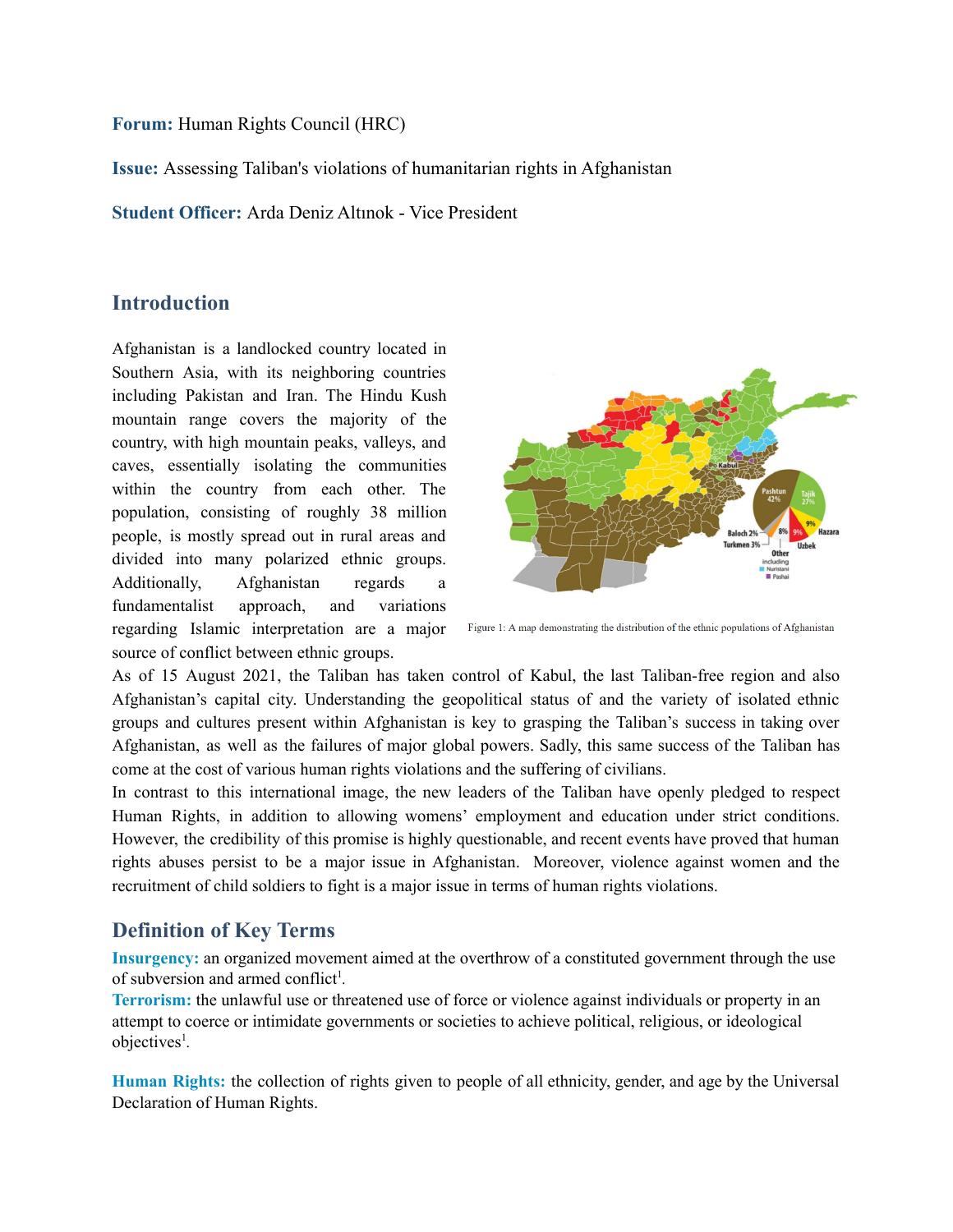#### **General Overview**

Throughout history, Afghanistan has been invaded by the British, Soviets, and more recently by the United States of America (USA). The isolated ethnic communities within Afghanistan have been polarized from each other and formed a strong hatred against various global powers. This lack of unity allowed the Taliban to take control of Afghanistan for the second time. The causes behind the Taliban's re-emergence lie in the failed reconstruction following the Afghanistan War.

The Afghanistan War began following the 9/11 attacks in the USA, with the goals of overthrowing the Taliban, eliminating Osama Bin Laden, and rebuilding the country. A joint coalition mainly between the USA and the United Kingdom swiftly invaded Afghanistan in a couple of months. This forced high-ranking Taliban officials to flee to Pakistan, temporarily achieving the first goal. The second goal was achieved in 2011, with a military raid by the coalition.

Later on, reconstruction attempts began, as the senate of the USA approved bills providing millions of dollars for aid. A democratic government for Afghanistan was formed and the Afghan national army was founded. However, numerous warlords remaining from the resistance to the Soviet and British invasions still held great power and occupied various political offices. Considering the mountainous terrain of Afghanistan, coalition forces needed the cooperation of these warlords to maintain control of the isolated country. Henceforth, corruption and abusive behavior against communities became widely common. This, together with civil casualties due to miscalculated drone strikes, aggravated rural communities against the coalition. The situation especially became dire when the USA declared war against Iran and reduced monetary assistance to Afghanistan. As a result, the newly-formed Afghan government had to prioritize urban areas and ignore rural regions. All of these factors allowed the Taliban, which was regrouping and gaining strength in Pakistan, to be welcomed back to Afghanistan.

Taliban fighters easily re-entered the country via the mountainous borders. By sabotaging strategic mountain passes like the Khyber Pass, the Taliban prevented Afghan and coalition forces from getting re-supplied. With support from more ethnic communities than their first invasion, the Taliban easily outnumbered Afghan forces, who still managed to protect urban regions. However, when the US withdrew air support, Afghan forces could not persist and were dissolved when the Taliban entered Kabul. Soon after, the Islamic Emirate of Afghanistan (IEA) was declared.

## **Major Parties Involved and Their Views**

#### **Taliban**

The Taliban is a fundamentalist, insurgent group that has taken control of the country of Afghanistan, once again. The IEA governed by the Taliban is not recognized by any country and the United Nations Security Council (UNSC) reaffirmed that the United Nations (UN) will not recognize the Taliban regime until human rights concerns are eliminated. Even though the Taliban has pledged to respect human rights, this promise was soon broken with targeted killings of civilians, who had previously helped the USA.

#### **The United States of America**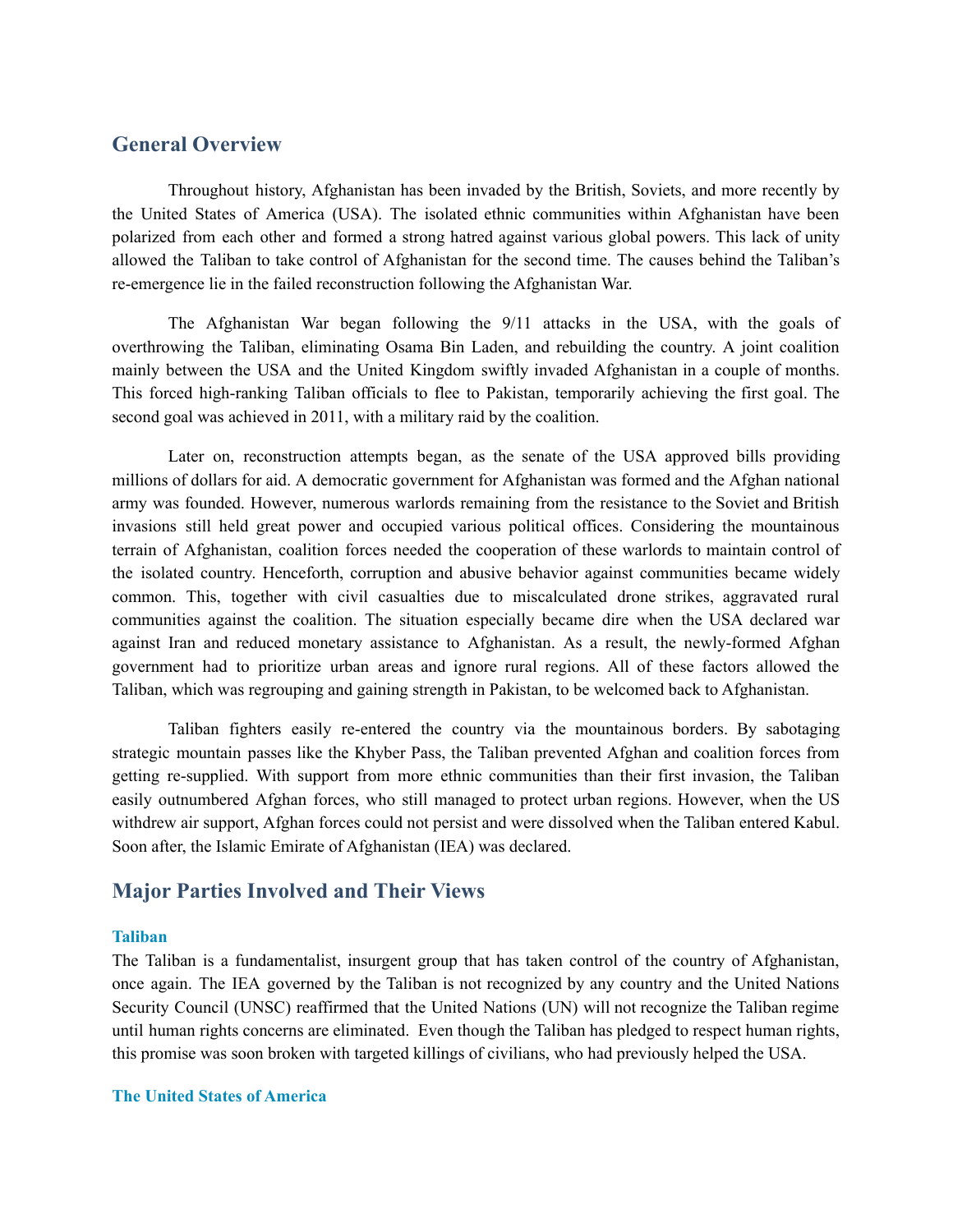The USA has occupied Afghanistan for a period of 20 years, following the events at 9/11. The invasion initially witnessed great success. However, years of accidental civilian killings in airstrikes, corruption, and rural areas that were surrendered to warlords led to increased support for the Taliban and was home to numerous human rights violations.

## **Timeline of Events**

| Date of Event      | Description of Event                                                           |
|--------------------|--------------------------------------------------------------------------------|
| September 1996     | The two-year-old fundamentalist Taliban takes control of Kabul.                |
| September 11, 2001 | The 9/11 attacks took place in the USA.                                        |
| October 2001       | A successful joint American-British invasion of Afghanistan takes place.       |
| August 15, 2021    | Taliban takes control of Kabul. The Islamic Republic of Afghanistan collapses. |
| August 30, 2021    | The USA completes its military withdrawal from Afghanistan.                    |
| September 7, 2021  | Taliban declares the IEA                                                       |

## **Treaties and Events**

## *Universal [Declaration](https://www.un.org/sites/un2.un.org/files/udhr.pdf) of Human Rights (UDHR)*

The UDHR, which was proclaimed by the General Assembly (GA), is the basis of all human rights. Articles 3, 18, and 19 declare the universal right to life and freedom of expression(religion, speech, thought…). Articles 5, 9, and 10 prohibit torture and inhumane treatment and emphasize the right to an unbiased, fair trial. Article 26 declares access to education a human right. Additionally, articles 1, 2, and 30 affirm that people of all ethnicity, gender, and age must always be treated according to the UDHR.

#### *Declaration on the Elimination of [Discrimination](https://www.eods.eu/library/UNGA_Declaration%20Women_1967_en.pdf) against Women (A/RES/22/2263)*

The Declaration on the Elimination of Discrimination against Women is a resolution adopted by the GA, that is key to ensuring women's rights. Article 4 affirms women's right to vote and take political office. Article 9 declares that women of all ages and statuses have the same rights as men regarding education, and article 10 declares the same for social and economic life. Article 11 reaffirms the UDHR and the United Nations Charter (UNC), asserting that practices that violate the resolution will also be in violation of the UDHR and the UNC.